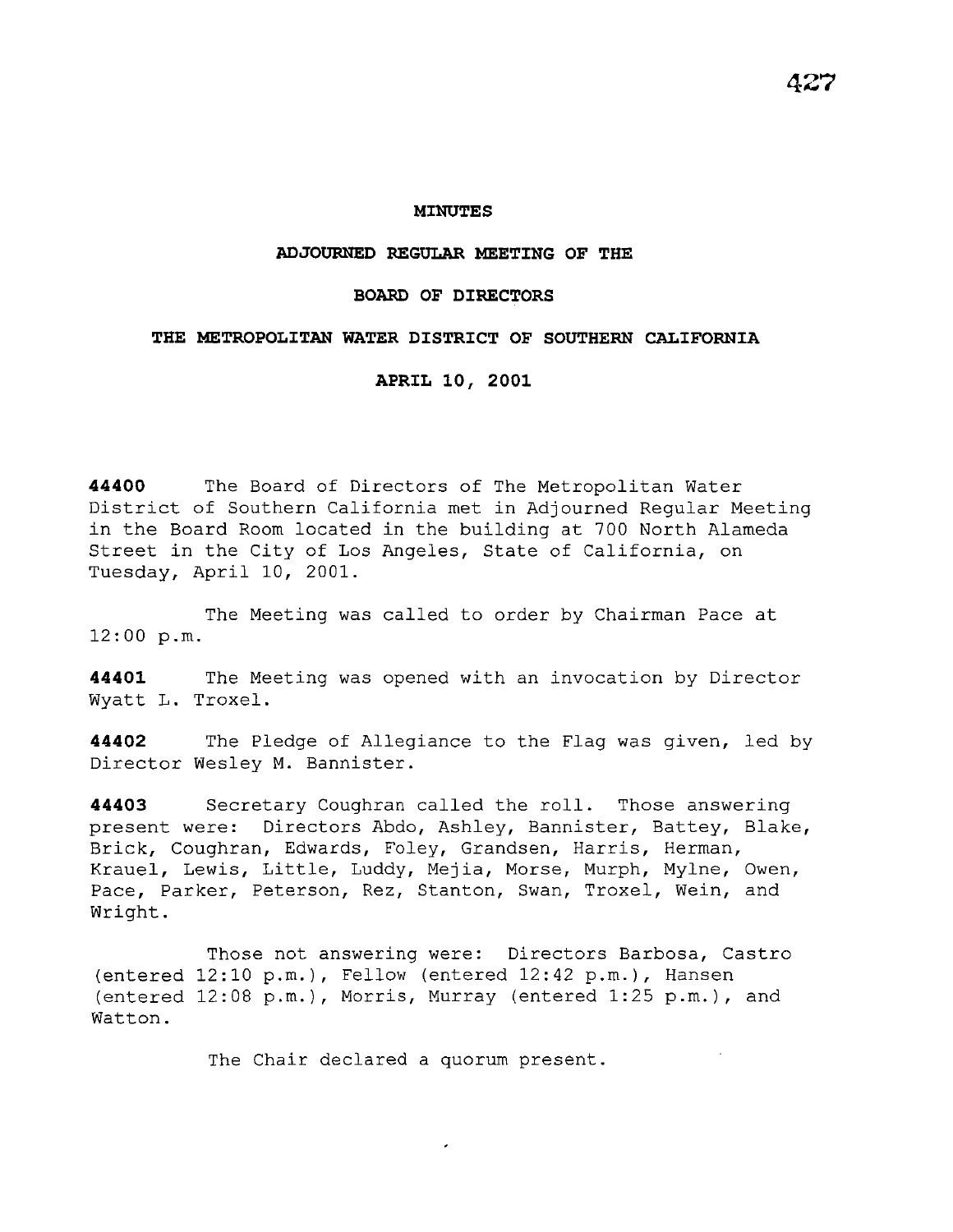**44404** At 12:05 p.m., the Chair called a public hearing to receive comments on the proposed standby charge for Pacific Century Homes Arboretum Annexation to Eastern Municipal Water District.

No members of the public responded; and after tabulation of the ballots was completed, and with no protests filed, the Chair closed the public hearing at 12:06 p.m.

**44405** At 12:06 p.m., the Chair called a public hearing to receive comments on the proposed water standby charge for 2001-2002.

Director Hansen took her seat at 12:08 p.m.

Chief Financial Officer Thomas reported that this hearing is being held to satisfy a requirement of the Administrative Code.

Chairman Pace invited interested parties to comment on the proposed water standby charge for 2001-2002. No member of the public responded. The Chair declared the public hearing closed at 12:09 p.m., stating that the Board's final action on the proposed charge is expected to take place at its adjourned regular monthly meeting on May 15, 2001.

**44406** Director Murph introduced Michael C. Harvey, the new general manager for the Compton Municipal Water Department.

Director Castro took his seat at 12:10 p.m.

**44407** Chairman Pace inquired if there were any additions to the agenda. There being none, the Chair declared only those matters listed on the agenda would be considered.

**44408** Chairman Pace invited members of the public to address the Board on matters within the Board's jurisdiction.

Several members of the public requested to speak on Agenda Item 9-8, the Cadiz Groundwater Storage and Dry-Year Supply Program, when it comes up for consideration.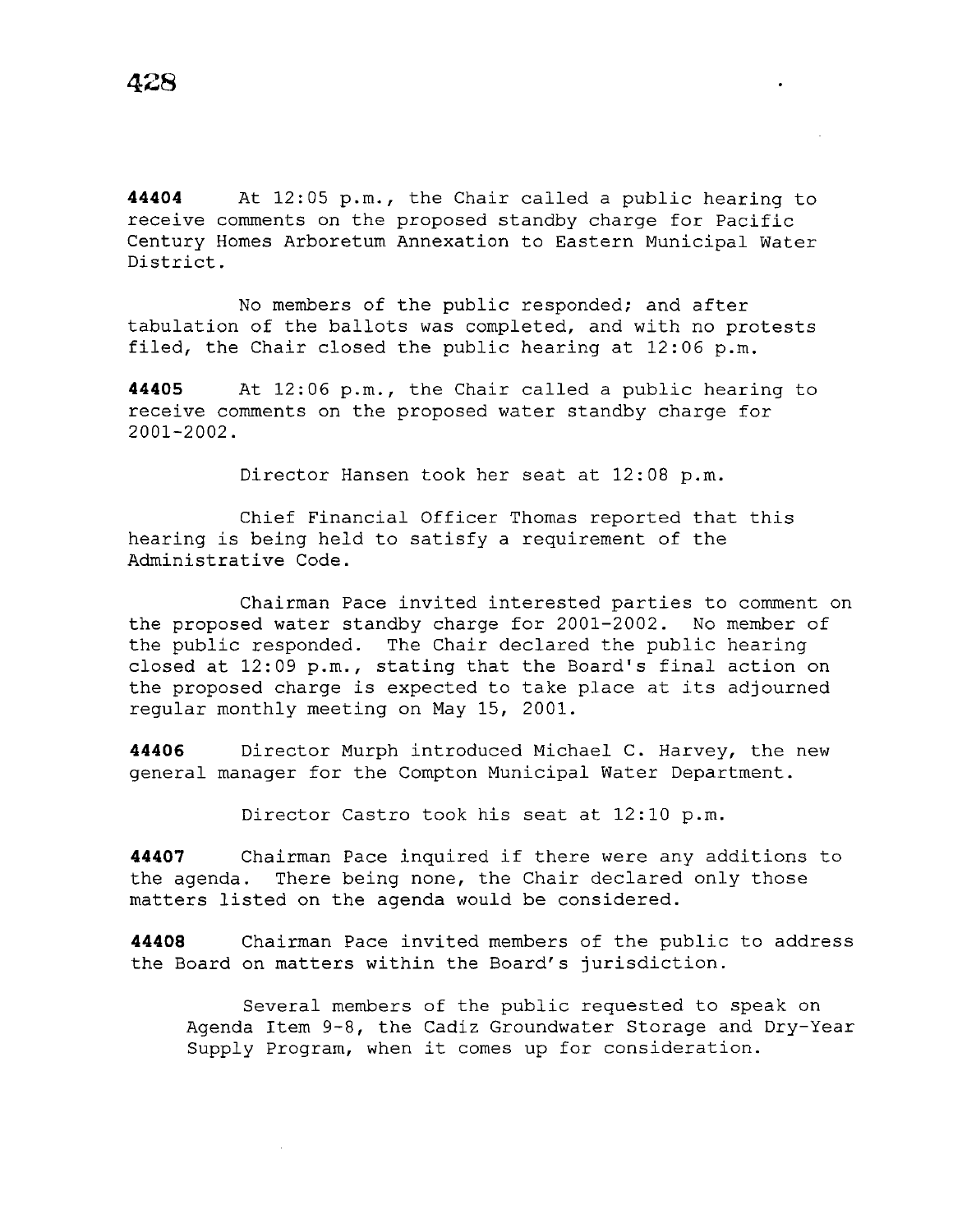**44409** There being no objection, the Chair ordered the reading of the Minutes of the Meeting held March 13, 2001, dispensed with, a copy having been mailed to each Director.

Director Edwards moved, seconded by Director Hansen and carried, approving the foregoing Minutes as mailed.

**44410** Director Blake moved, seconded by Director Edwards and carried, adjourning the Board Meeting of May 8 to May 15, 2001. Meetings of the committees will take place on Monday and Tuesday, May 14 and 15, 2001.

**44411** The Chair reported there are no new committee appointments.

**44412** Chairman Pace reported on events in which he participated on behalf of Metropolitan, as follows: In early March Directors were invited to attend an inspection trip of Diamond Valley Lake East recreation site. This tour provided Directors a visual perspective of the recreation area and the proposed museum site. On this trip stops were also made at the Badlands Tunnel to view the construction of the Inland Feeder, Cajalco Creek Dam and Detention Basin, and the Lake Mathews outlet tower. The Chair attended ACWA's Legislative Symposium and Day at the Capitol in Sacramento March 20-22. ACWA presented priority issues that are before the Legislature including CALFED, electric utility deregulation, water transfers, and water wheeling. On April 28 Metropolitan will dedicate the new E. Thornton Ibbetson Guest Quarters at Gene and invited all Directors to participate. Additionally, a presentation will be made to employee Allan Preston for the historic museum located in the Assembly Hall at Gene.

**44413** General Manager Gastelum reported that the past month was a very busy one in terms of public appearances and speeches. He stated it was a good opportunity to be at these outside events and in particular to speak about the relationship of the energy crisis and our water supplies. One of the key points made was that the drought in the early '90s was a wake-up call for us and that Metropolitan did something about it. The Integrated Resources Plan was adopted, the Diamond Valley Lake was developed, and many water transfers are taking place. We moved forward on CALFED and the California 4.4 Plan.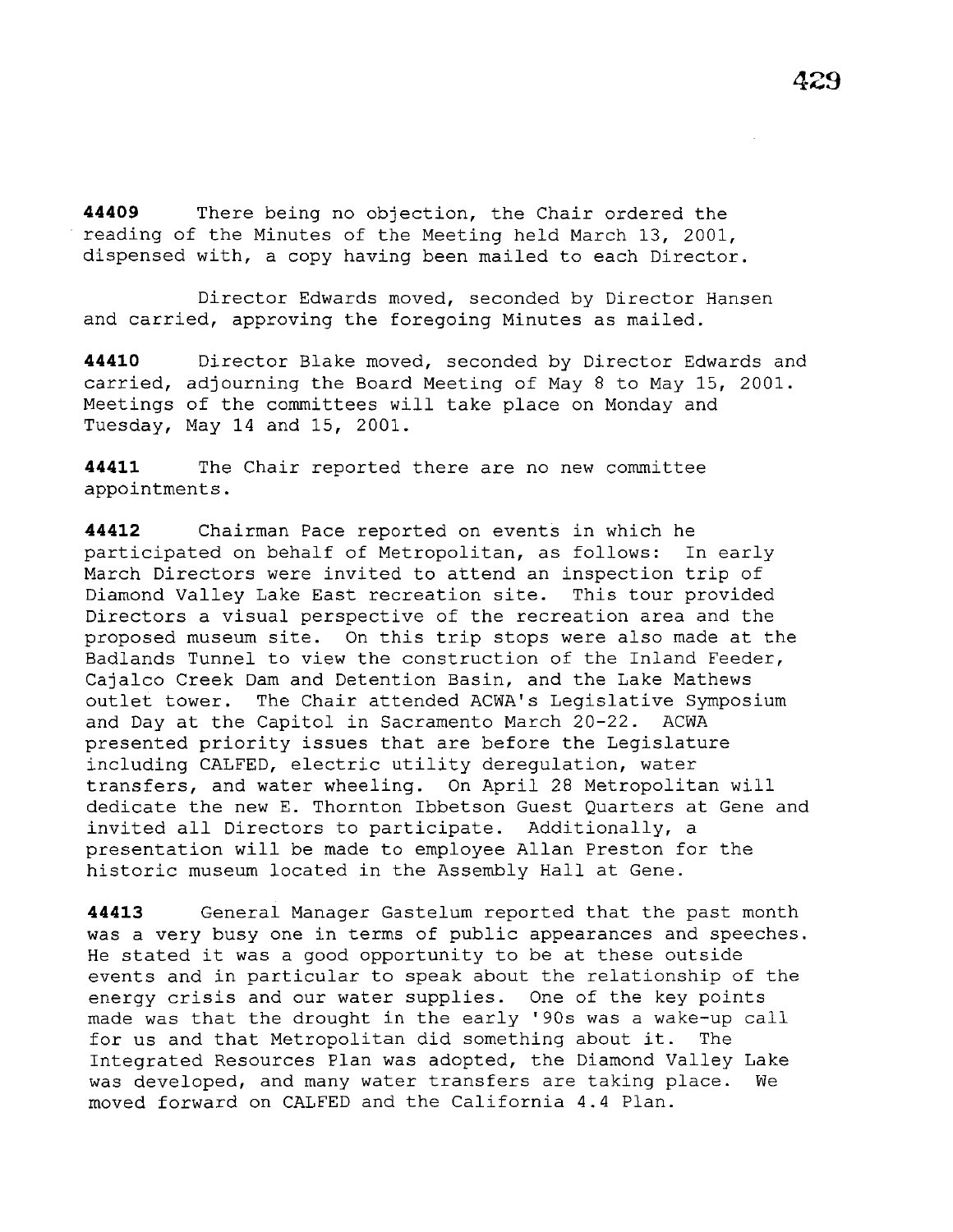At the invitation of the Catfish Club in San Diego, Mr. Gastelum addressed the group, along with Maureen Stapleton, General Manager of the San Diego County Water Authority. They had the opportunity to talk about Metropolitan's reliability and some of the ideas that the Authority has about the future. Mr. Gastelum stated there was a positive reception, and he is looking forward to more opportunities to go to San Diego County and talk about the very good programs Metropolitan has to offer. At a water subcommittee meeting of the California Chamber of Commerce, Mr. Gastelum, along with Christine Frahm, former director on Metropolitan's and the Authority's board, discussed the pros and cons of the Perata bill and the Costa bill on<br>wheeling. It was a very lively discussion, and the Chamber It was a very lively discussion, and the Chamber appreciated the candid views about this legislation.

Regarding the Colorado River, Bay-Delta and CALFED matters, and the summary of District activities, General Manager Gastelum referred to his 2000-01 Business Plan-Third Quarter Update, signed April 9, 2001, which was distributed earlier. This will be reviewed in more detail at the next Executive Committee meeting.

**44414** Subcommittee on Rate Structure Implementation Chair Brick reported the subcommittee, at its meeting on March 27, reviewed a progress report on the Integrated Resources Plan. The report highlighted Metropolitan's supply under a severe drought condition like that experienced in 1976-77. It is expected that the inventory of current supply resources, plus those under development, will produce about 2.06 million acrefeet in the year 2010. In addition, the risks to those supplies were also discussed. In May, as part of the ''white paper'', the subcommittee will discuss the development of all the basic rate implementation issues. There was considerable discussion on the various issues and how they should be properly evaluated and presented. Also presented was a methodology for looking at the pricing on Tier 1 and Tier 2 supplies and how it could particularly impact the development of additional resources and local resources, as well. The outline of the terms of the contract was also presented. At the next meeting on April 24, the subcommittee will see a definition of the terms that will actually be in the Tier 1 supply contracts. Mr. Brick stated substantial progress is being made.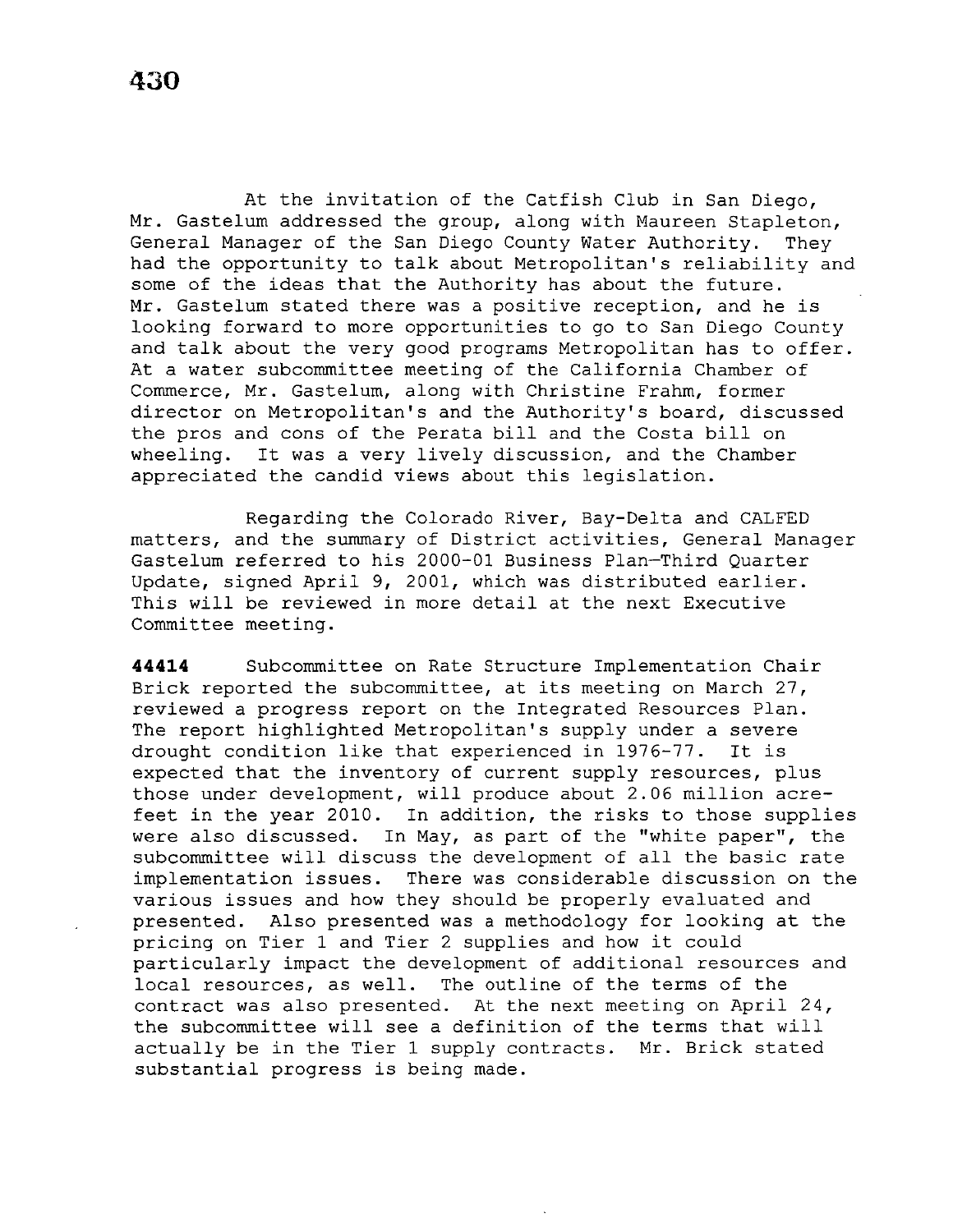**44415** General Counsel Walston referred to his activity report dated March 30, 2001, which was distributed earlier.

In *Soboba Band of Mission Indians v. Metropolitan,* the parties are still negotiating and significant progress has been<br>made. Hopefully, a settlement may be reached before the end of Hopefully, a settlement may be reached before the end of the year. The litigation is continuing and has not been stayed pending the settlement. The District Court denied Metropolitan's motion to dismiss the case, but it also clarified and narrowed the scope of the tribal water rights asserted in the case. The Court also held that Metropolitan can pursue a statute of limitations claim.

In *DeWayne Cargill,* et *al. v. Metropolitan,* et *al.,*  the California Court of Appeals recently granted Metropolitan's petition for a Writ of Mandamus. The matter is now before the Appellate Court, an unusual step for the Court to take, but it has the effect of expediting the appeal, which is rarely granted. The oral argument *is* scheduled for August 21. About seventy public agency entities have filed amicus briefs in support of Metropolitan's position. This large amicus support may have been a major factor in the Court of Appeals' decision to review the case on an expedited basis.

In the CALFED litigation, Metropolitan recently filed its intervention in the State cases involved. There was a Federal case filed by the California Farm Bureau, and the United States has recently filed a motion to dismiss that case on the grounds that the case *is* not ripe. Metropolitan *is* awaiting a decision by the court; and if that case is not dismissed, Metropolitan will also intervene in that case.

General Counsel Walston commented on the successful member agency legal counsel dinner held last night, at which Catherine Mulholland was the featured speaker.

44416 The reports of the Standing Committees are as follows:

On behalf of the Executive Committee, Chairman Pace reported that the committee, at its meeting on March 27, the Subcommittee on Rules and Ethics provided a report on the Ethics Program as presented by the consultant, and a follow-up report will be presented at the next Rules meeting on April 24.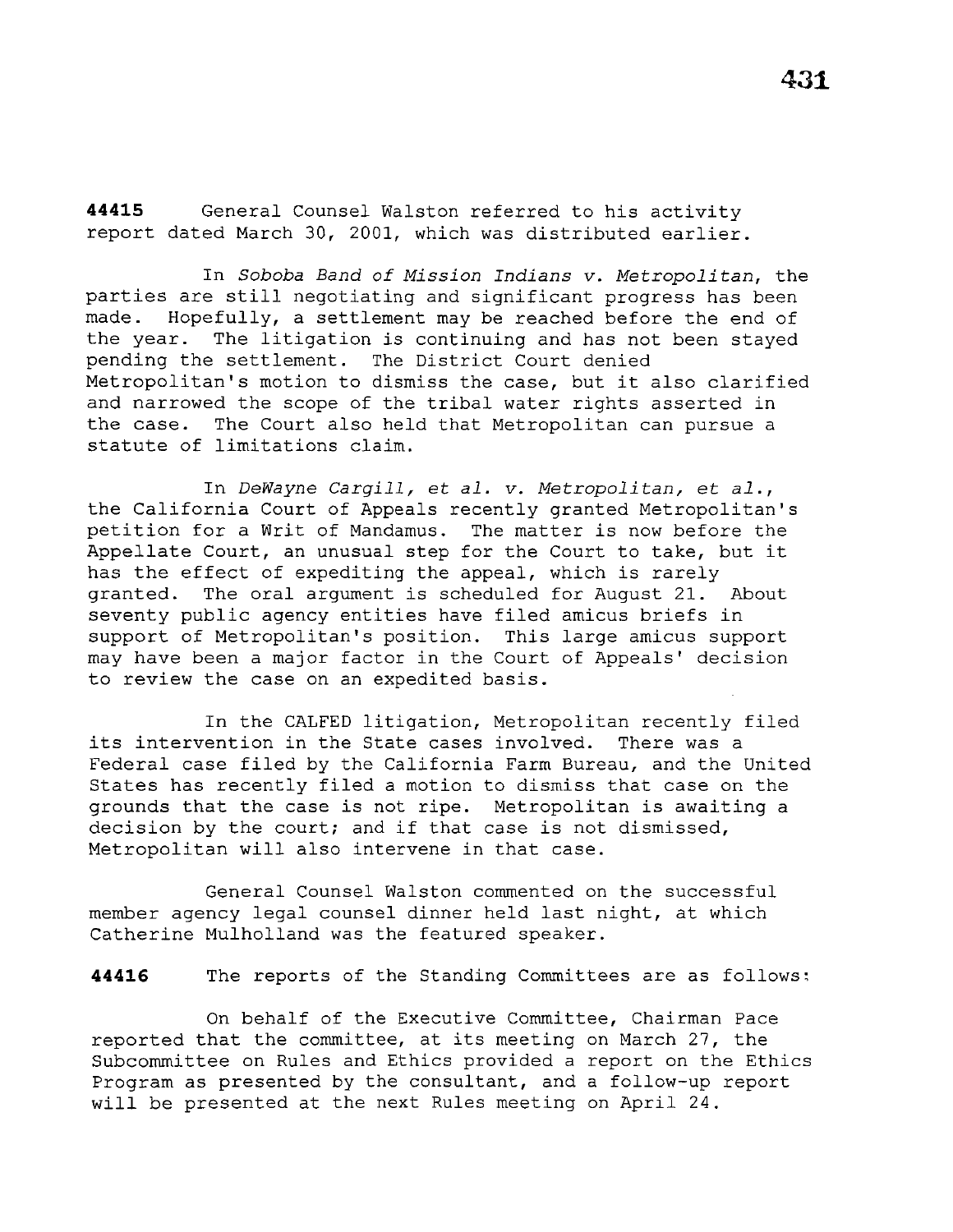Starting at the end of the month a new item titled "Future Agenda Items" will be placed on each committee agenda. The General Manager presented his monthly activity report in detail, which will now be a regular item on the Executive Committee agenda. At the next meeting of the Executive Committee, in conjunction with the Subcommittee on Rules and Ethics, Chairman Pace will give a presentation on a new proposed format for the Board agenda and the new role of the Executive Committee.

Audit, Budget and Finance Committee Chairman Bannister reported the committee approved Agenda Items 8-3, 9-1 and 9-10 and requested that Items 9-1 and 9-10 be added to the Consent Calendar. The committee also discussed the selection of the General Auditor in closed session, and then approved reviewing the performance of the Interim General Auditor during the past six months. This review will be forwarded to an ad hoc committee to evaluate the future role of the Auditor and the filling of the General Auditor position.

Director Wein withdrew from the Meeting at 12:30 p.m.

Engineering, Operations and Real Property Committee Vice Chairman Grandsen reported the committee approved Agenda Items 8-1, 9-2, 9-3, 9-4, 9-5, and 9-6. However, in reference to Item 9-3, staff was directed to include language in the principles providing for development of a trail system that will be compatible with the Diamond Valley Lake Recreation Plan. Director Grandsen requested Items 9-2, 9-3, 9-4, 9-5, and 9-6 be added to the Consent Calendar.

Legal, Claims and Personnel Committee Chairman Morse reported the committee approved Agenda Items 8-2 and 9-7. The committee also heard in closed session the items currently in litigation.

Communications, Outreach and Legislation Committee Chair Hansen reported the committee discussed the Innovative Conservation Program, a part of the Community Partnering Program, to explore water-saving ideas. Thirty-five proposals requesting \$3.1 million in funding were received and evaluated. Recommendations for funding will be presented at a future meeting. Reports were also given on the Web Site and the various publications developed by the External Affairs group.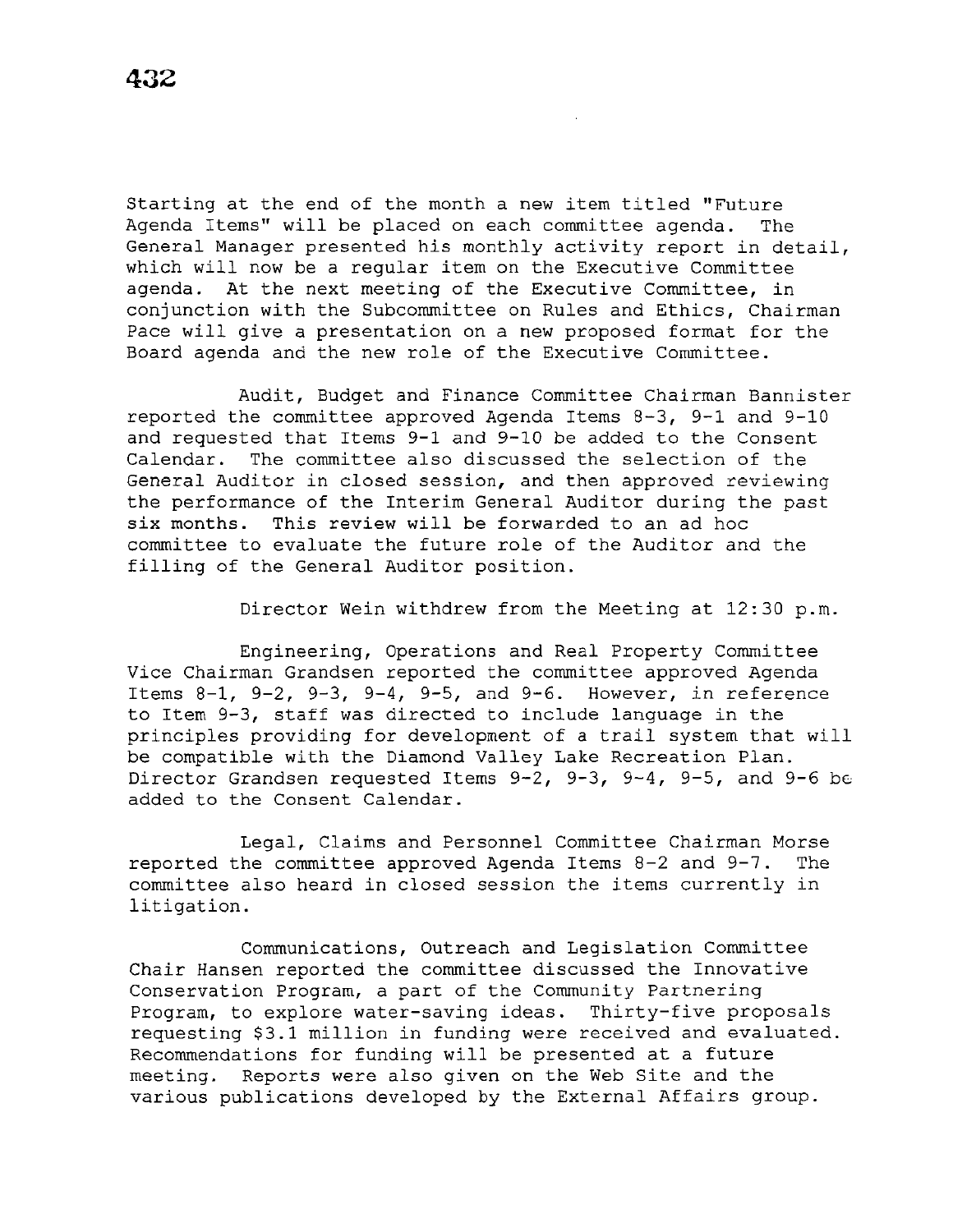The committee heard the legislative reports from both the Washington and Sacramento offices.

Water Planning, Quality and Resources Committee Chairman Owen reported the committee approved Agenda Items 8-4, 9-9 and 9-11, and requested that Items 9-9 and 9-11 be added to the Consent Calendar. A status report was given on Metropolitan's demand shift agreement for the Environmental Water Account. The committee also approved Agenda Item 9-8 regarding the Cadiz project.

Director Foley moved, seconded by Director Blake and carried, and the Board approved the Consent Calendar Items, M.I. **44417** through M.I. **44429,** as follows:

**44417** Awarded a construction contract in the amount of \$602,456 to Alcorn Fence Co. of Sun Valley, California, for construction of the planned Diamond Valley Lake Perimeter Fencing Segments N and W (Appropriation No. 15123), as set forth in the letter signed by the General Manager on March 26, 2001.

**44418** Authorized the General Counsel to amend the existing agreement for an additional expenditure of up to \$50,000 with Albright, Yee & Schmit to continue ongoing Equal Employment Opportunity investigations, as set forth in the letter signed by the General Counsel on March 23, 2001.

**44419** Determined that the award of contract for audit services is not subject to CEQA per Sections 15061(b) (3) and 15378(b) (2) of the State CEQA Guidelines; and authorized the General Manager to enter into a contract with the firm of Richardson and Company (with Marcia Fritz and Company and Cal Consulting Group as subcontractors) for required State Water Project-related audit services for a three-year period commencing April 1, 2001, and for a maximum amount payable of \$1.32 million, as set forth in the letter signed by the General Manager on March 26, 2001.

**44420** Determined that the proposed extension of Seasonal Storage Service (SSS) shift contracts is not subject to CEQA per Section 15378(b) (4) of the State CEQA Guidelines; and extended the volume-based SSS shift contracts through April 30, 2003, or until the new rate structure is implemented, whichever is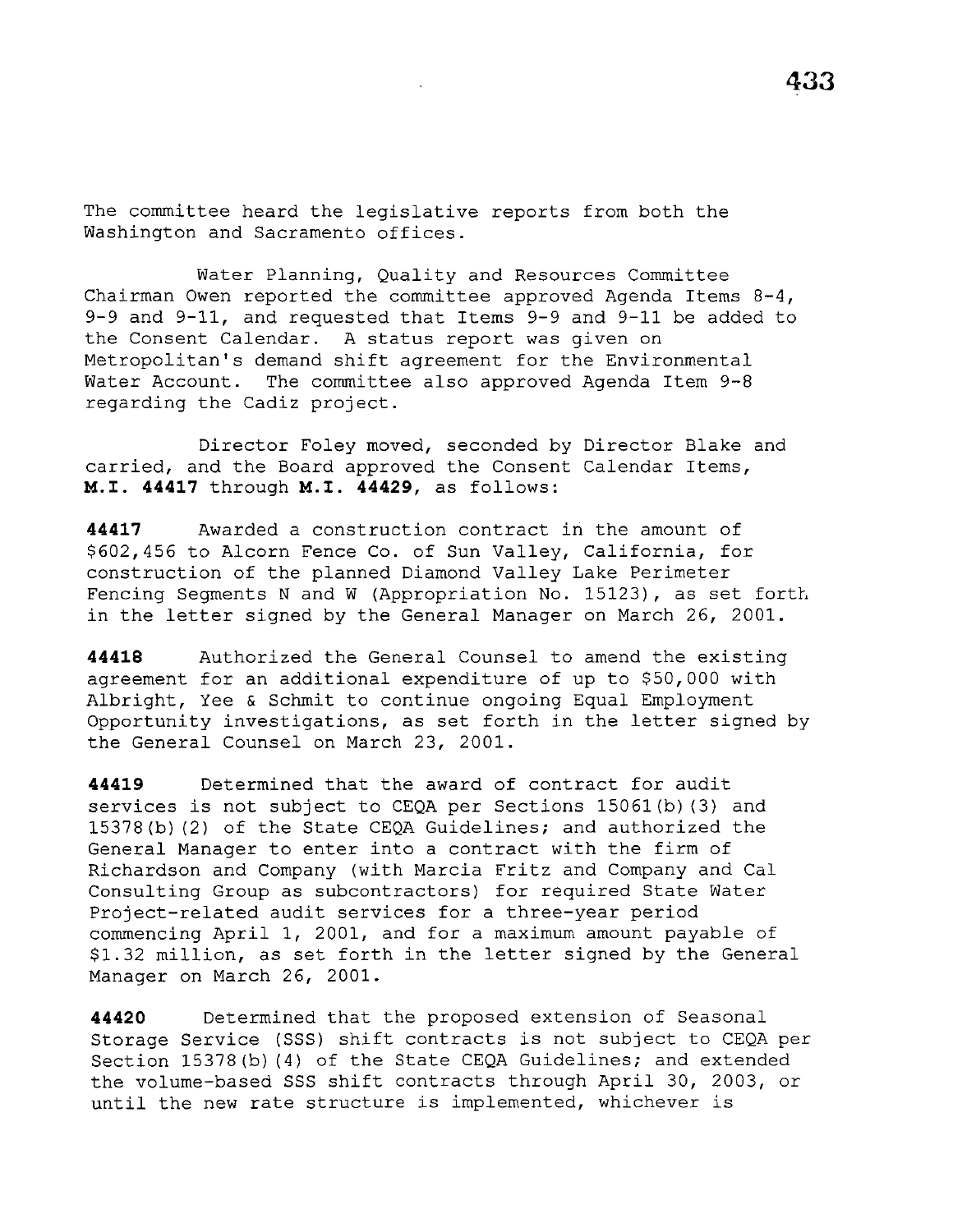earlier, as set forth in the letter signed by the General Manager on March 26, 2001.

**44421** The Board, by a two-thirds vote, (a) determined that the adoption of the Thirteenth Supplemental Resolution is not subject to State CEQA per Section 15378(b) (4) of the State CEQA Guidelines; additionally found that the adoption of the resolution is exempt from State CEQA by Public Resources Code Section 21080(b) (8) since it is for the purpose of obtaining funds for capital projects necessary to maintain service within existing service areas; and (b) approved the adoption of the Thirteenth Supplemental Resolution **(Resolution 8739)** to provide efficient use of interest rate swap transactions to lower debt service costs, as set forth in the letter signed by the General Manager on March 23, 2001, said Resolution entitled:

# **RESOLUTION OF THE BOARD OF DIRECTORS OF THE METROPOLITAN WATER DISTRICT OF SOUTHERN CALIFORNIA APPROVING CERTAIN INTEREST RATE SWAP AGREEMENTS IN CONNECTION WITH THE ISSUANCE OF WATER REVENUE REFUNDING BONDS (THIRTEENTH SUPPLEMENTAL RESOLUTION)**

**44422** The Board (a) determined that pursuant to CEQA, the proposed actions qualify for categorical exemption (Sections 15301, 15302, 15303, and 15311 of the State CEQA Guidelines); and (b) appropriated \$2.5 million (Appropriation No. 15346, No. 4, from the Construction Funds), and authorized the General Manager to have all work performed and delegated to the General Manager the authority to award contracts for the Capital Investment Plan project described in the letter signed by the General Manager on March 28, 2001, to construct sodium hypochlorite storage and feed facilities at the Mills plant for post-disinfection and as a standby disinfectant for the new ozone facilities.

**44423** The Board approved partnering principles as set forth in Attachment 1 to the letter signed by the General Manager on March 27, 2001, to guide partnering with Riverside County Regional Park & Open Space District on the development and operation of the trail system at Diamond Valley Lake (DVL); and further approved in concept a multi-phase trail program resulting in a comprehensive system providing 60 to 70 miles of multi-use trails, including DVL/Lake Skinner connections and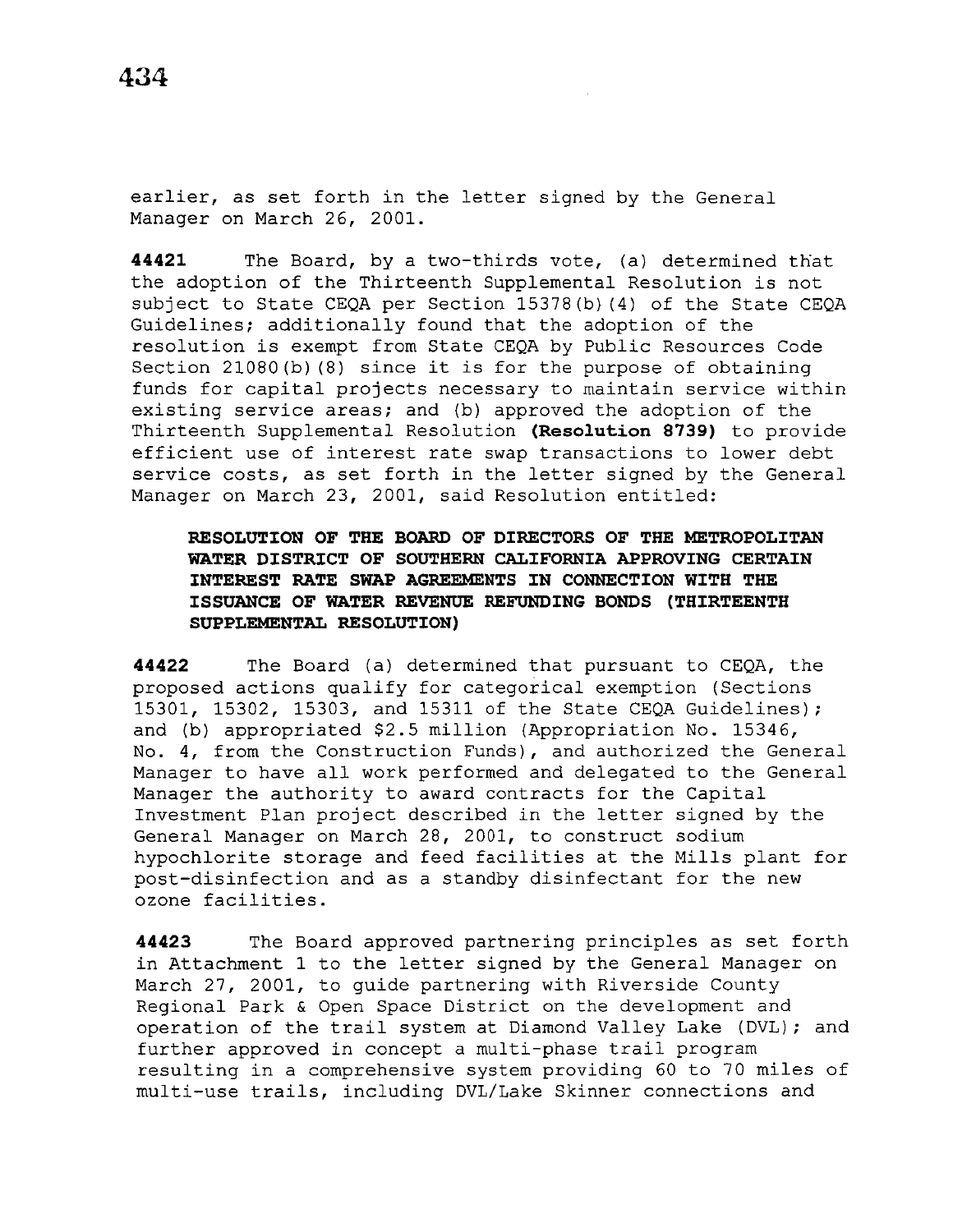linkages to Riverside County's regional trail system. Staff was directed to include language in the principles providing for development of a trail system that will be compatible with the Diamond Valley Lake Recreation Plan.

**44424** The Board (a) determined that the proposed action has been previously addressed in the March 2000 certified FEIR and that no further environmental analysis is required; (b) increased Appropriation No. 15318 (No. 3, from the Construction Funds), by \$8.081 million to a total of \$11.12 million; (c) awarded a construction contract to L.H. Woods & Sons, Inc., in the amount of \$6,799,999 to perform the construction of Phase 1 of the San Diego Pipeline No. 3 Bypass Project; and (d) authorized the General Manager to have all work performed to implement Phase 1 of the project, as set forth in the letter signed by the General Manager on March 27, 2001.

**44425** The Board (a) determined that the proposed project is categorically exempt under the California Environmental Quality Act (CEQA) , in that it consists of the repair of an existing public structure involving negligible, or no expansion of, use beyond that previously existing (State CEQA Guidelines, Section 15301); (b) authorized \$6.85 million in Appropriation No. 15367, from the Pay-As-You-Go Fund, to finance costs for design, fabrication and installation of a steel liner inside a portion of the Second Lower Feeder, and delegated authority to the General Manager to award a construction contract, as set forth in the letter signed by the General Manager on March 26, 2001.

**44426** The Board authorized the General Manager to (1)accept the conditions specified by the U.S. Forest Service (USFS), consistent with those identified in the letter signed by the General Manager on March 27, 2001, for an amended Special-Use Permit to complete construction of the Inland Feeder Project's Arrowhead Tunnels; (2)execute payment in an amount not to exceed \$1.5 million for compensation to the USFS for the amended Special-Use Permit; (3) amend existing agreement with the USFS in an amount not to exceed \$1.8 million for continued compensation for USFS staff time on the project; and (4) authorize advertisement for bids to complete construction of the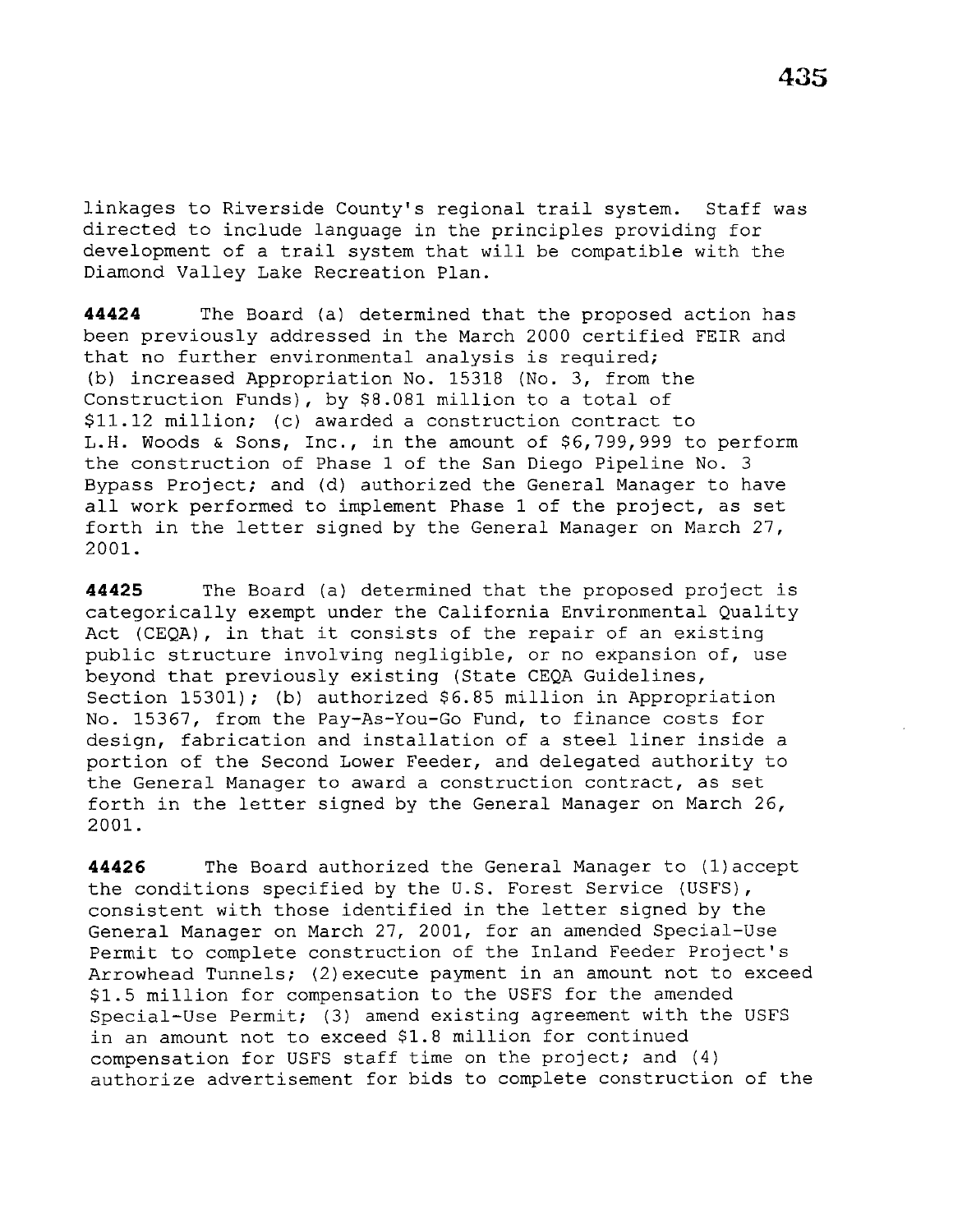Arrowhead Tunnels following review and acceptance of the amended Special-Use Permit.

Directors Krauel, Lewis, and Parker requested to be recorded as voting no.

**44427** Determined that the proposed action is not subject to CEQA per Section 15378(b) (4) of the State CEQA Guidelines; and directed staff to finalize agreement terms for conjunctive-use projects with member agencies whose proposals were recommended by the Review Committee to be included in the shortlist under RFP No. WRM-2 to move towards meeting the Integrated Water Resource Plan goal for additional dry-year supplies, as set forth in the letter signed by the General Manager on March 26, 2001.

Directors Bannister and Hansen requested to be recorded as abstaining.

**44428** Determined that funding the studies of environmental effects with the U.S. Bureau of Reclamation (Reclamation) and Coachella Valley Water District, executing the Funding Agreement for the Coachella Canal Lining Project with the California Department of Water Resources (DWR), and executing the Lead Agency Agreement and the Amendment to Agreement No. 30417 do not constitute projects under the California Environmental Quality Act (Public Resources Code Section 21065, State CEQA Guidelines Section 15378(a)) and:

a. Authorized the General Manager to enter into a Funding Agreement with DWR for the Coachella Canal Lining Project in a form approved by the General Counsel;

b. Increased the funding level in Appropriation No. 15354 by \$270,810 for use in accordance with the Coachella Canal Lining Project Advance Funding Agreement;

c. Authorized the General Manager to enter into a Cost Reimbursement Agreement with Reclamation for environmental, contractual, and legal costs associated with the proposed Secretarial Implementation Agreement in an amount not to exceed \$850,000 inn a form approved by the General Counsel;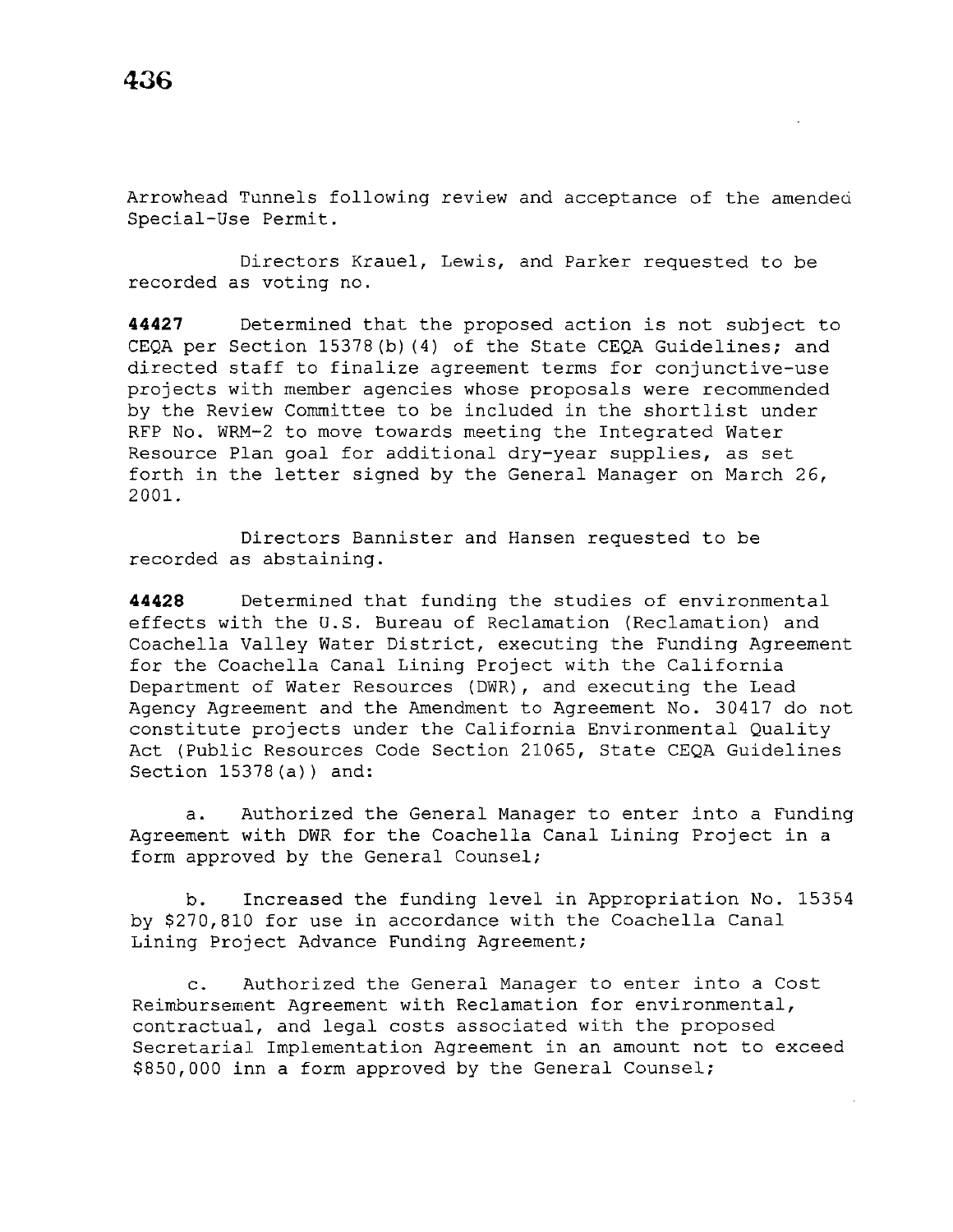d. Authorized the General Manager to enter into a Lead Agency Agreement in a form approved by the General Counsel to designate Metropolitan as the contracting agency for the Cost Reimbursement Agreement with Reclamation reflecting costs associated with the Secretarial Implementation Agreement; and

e. Authorized the General Manager to amend Agreement No. 30417 in a form approved by the General Counsel to increase the maximum amount payable by \$450,000, as set forth in the letter signed by the General Manager on April 2, 2001.

**44429** Certified the Board has reviewed and considered the information contained in the San Bernardino Valley Municipal Water District's EIR and adopted the Lead Agency's findings, and authorized entering into an agreement with San Bernardino Valley Municipal Water District to coordinate the use of facilities and State Water Project supplies, as set forth in the letter signed by the General Manager on March 23, 2001.

Director Wein returned to the Meeting at 12:40 p.m.

**44430** Legal, Claims and Personnel Committee Chairman Morse moved, seconded by Director Hansen and carried, ratifying the filing of lawsuit to seek judicial clarification of Metropolitan's right to exclude San Diego County Water Authority delegates from attending closed session discussions of Metropolitan's litigation strategy in *San Diego County Water Authority v. Metropolitan Water District of Southern California,*  as set forth in the letter signed by the General Counsel on April 3, 2001.

Directors Krauel, Lewis, and Parker requested to be recorded as voting no.

Director Fellow took his seat at 12:42 p.m.

**44431** Regarding the approval of the Definitive Economic Terms and Responsibilities between Metropolitan and Cadiz, Inc. for the Cadiz Groundwater Storage and Dry-Year Supply Program, Chairman Pace called upon members of the public to receive their comments.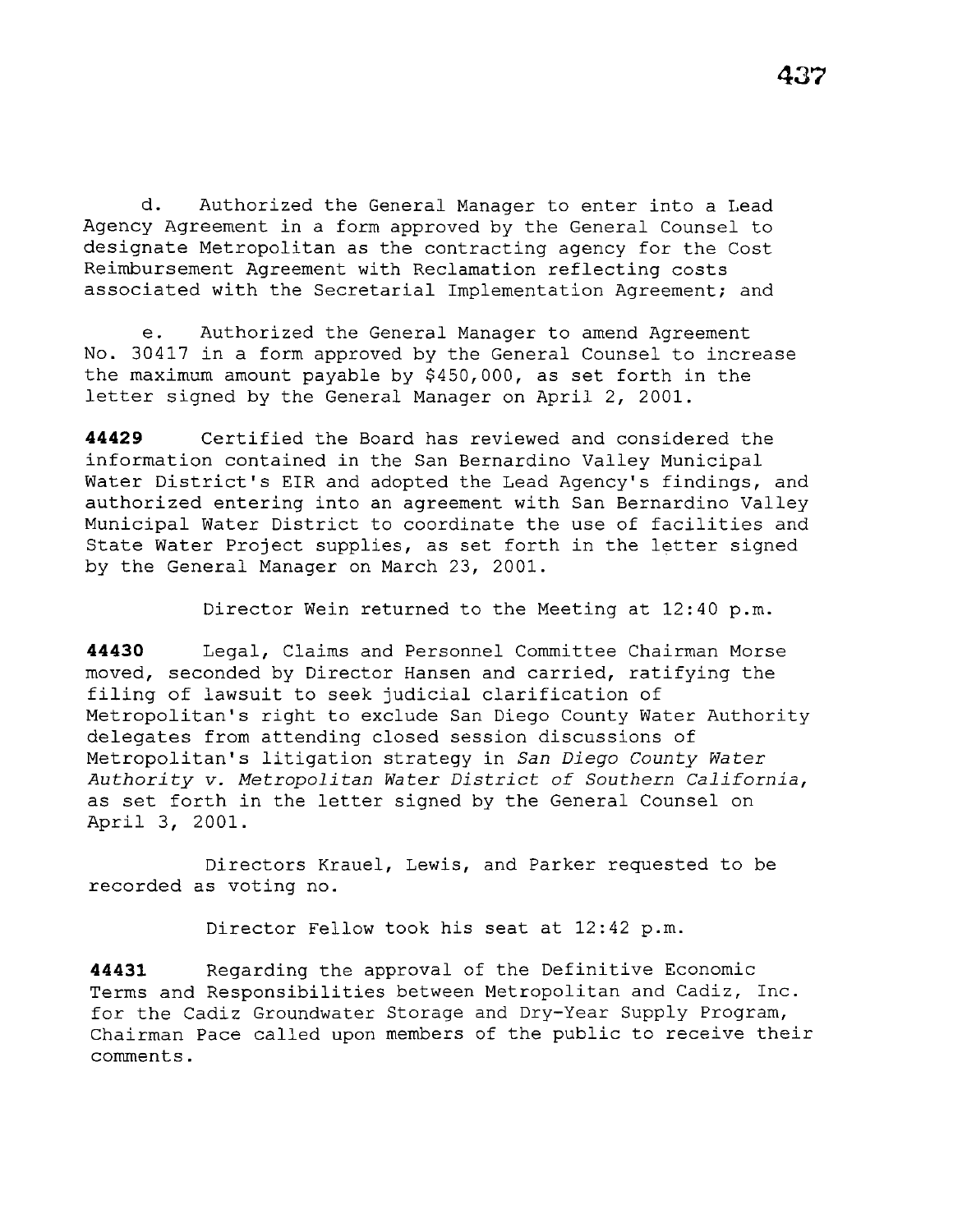Comments in opposition to the Cadiz program were heard from the following:

Bob Ellis, Desert Survivors Gary Wolff, Pacific Institute Simeon Herskovits, Western Environmental Law Center David Czamanske, Sierra Club Hazel Scotto, League of Women Voters Patricia Bell Hearst, member of the public

Speaking in support of the Cadiz program were:

Randy Hill, Victor Valley Water District Richard K, Jemison, Sr., Southern California Water Company

Questions regarding Metropolitan's security in the program were raised by members of the Board and addressed by staff. Of concern, also, was whether the action taken today would establish a contract with Cadiz. Assistant General Counsel Kightlinger replied that it would not.

Following a lengthy discussion regarding the Cadiz program, Director Parker moved, seconded by Director Swan, that the Board delay the approval for sixty days and direct staff to return with an update of the costs.

Director Herman withdrew from the Meeting at 1:22 p.m.

The Chair called for a vote on the motion. The following is a record of the vote on the motion:

Ayes: Anaheim (Dir. Stanton, 1,952 votes), Beverly Hills (Dir. Harris, 1,036 votes), Burbank (Dir. Battey, 1,013 votes), Foothill Municipal Water District (Dir. Edwards, 681 votes), Fullerton (Dir. Blake, 766 votes), Inland Empire Utilities Agency (Dir. Troxel, 3,728 votes), Municipal Water District of Orange County (Dir. Swan, 4,541.5 votes), San Diego County Water Authority (Ayes: Dirs. Krauel, Lewis, and Parker. Absent: Dir. Watton. 18,009 votes), Western Municipal Water District of Riverside County (Dir. Mylne, 3,271 votes). Total 34,997.5 votes.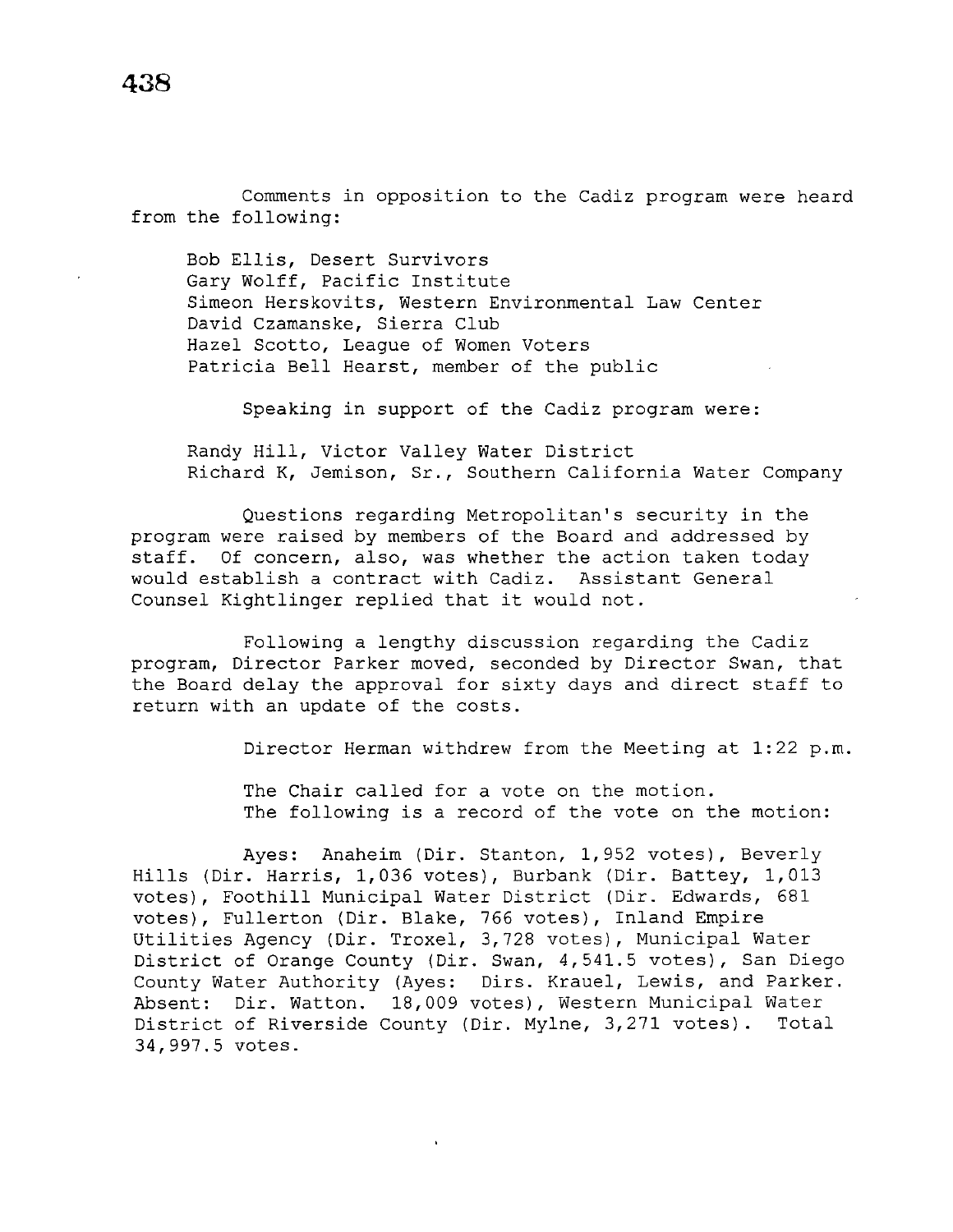Noes: Calleguas Municipal Water District (Dir. Grandsen, 4,231 votes), Central Basin Municipal Water District (Dirs. Morse and Pace, 6,438 votes), Compton (Dir. Murph, 183 votes), Eastern Municipal Water District (Dir. Ashley, 2,092 votes), Glendale (Dir. Rez, 1,262 votes), Las Virgenes Municipal Water District (Dir. Peterson, 1,027 votes), Long Beach, (Dir. Hansen, 1,921 votes), Los Angeles (Noes: Dirs. Castro, Luddy, and Wein. Absent: Dir. Herman. 21,272 votes), Municipal Water District of Orange County (Dirs. Bannister, Foley, and Owen, 13,624.5 votes), Pasadena (Dir. Brick, 1,036 votes), San Fernando (Dir. Mejia, 82 votes), Santa Ana (Dir. Coughran, 1,197 votes), Santa Monica (Dir. Abdo, 1,223 votes), Torrance (Dir. Wright, 1,319 votes), Upper San Gabriel Valley Municipal Water District (Dir. Fellow, 4,033 votes), West Basin Municipal Water District (No: Dir. Little. Absent: Dir. Murray, 7,516 votes). Total 68,456.5 votes.

Abstains: None.

Absent: San Marino (Dir. Morris, 235 votes), Three Valleys Municipal Water District (Dir. Barbosa, 2,855 votes). Total 3,090 votes.

The Chair stated the motion failed by a vote of 34,997.5 ayes, 68,456.5 noes, and 3,090 absent.

Director Blake then requested to speak and asked that his comments be included verbatim in the record.

"Mr. Chairman, members of the Board, as you all know this--my feelings on this. I am certainly against this project for a number of reasons. I am also respectfully requesting, Mr. Chairman, that my remarks show verbatim in the record of this Board meeting.

We are all environmentalists, and thus we have concerns on many things, including this particular project. But in addition to our environmental concerns we hopefully are looking at this as a business decision. Is this something that if you have your own business, would you do in a case as this? We have no EIR certification. We have no IRP update. We are proposing a partner whose debt-toequity ratio is 84 percent. We need to treat this as a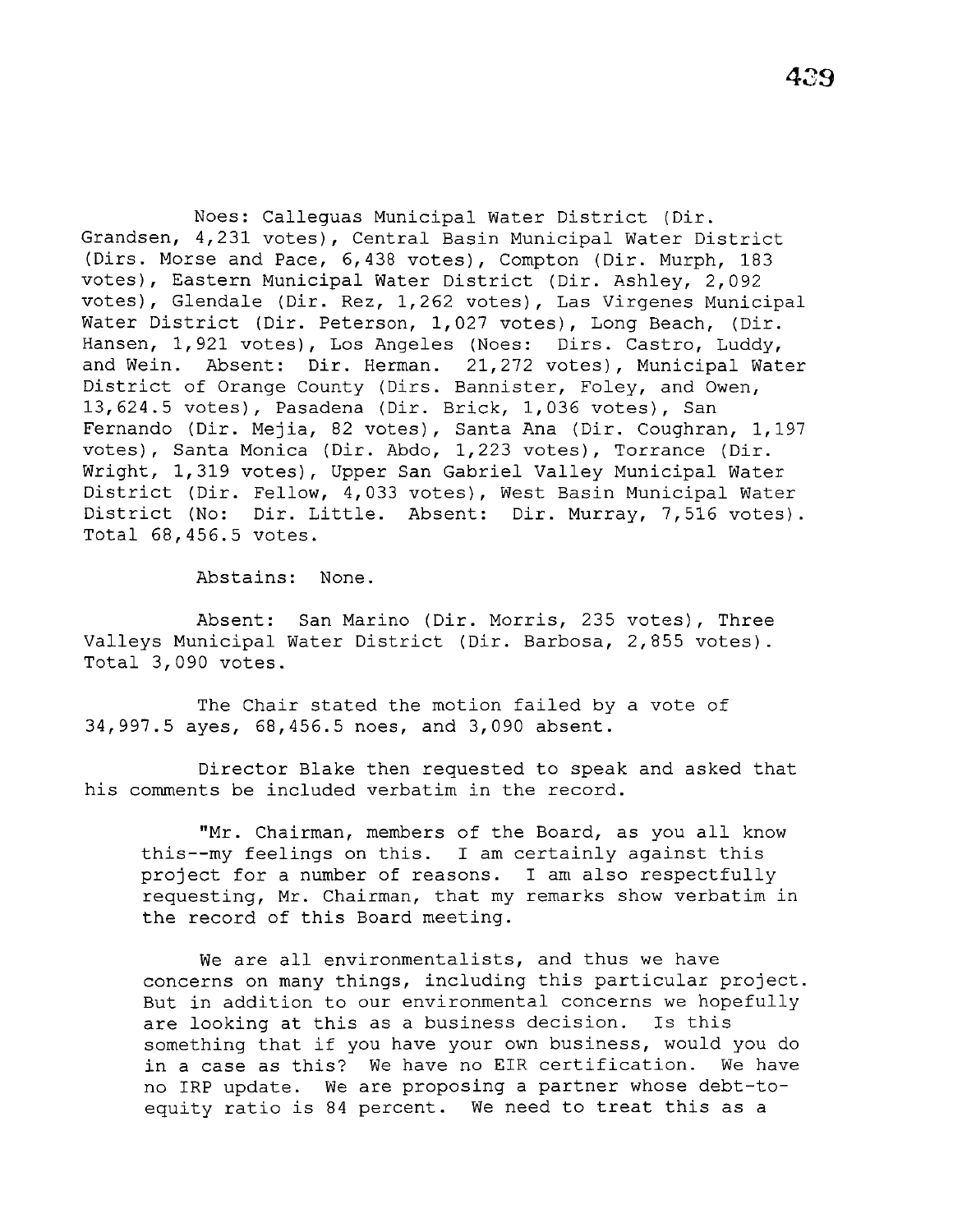business. They are allowed to get 30 percent of 30,000 acre-feet of water which they may sell in our districtwithin the district. That's setting up a competitor in our own backyard.

The General Manager stated yesterday that if this is voted up, or is it no, the world will not end. And I will<br>tell vou if vou vote no the world will not end. The full tell you if you vote no the world will not end. Colorado River Aqueduct will-there are many ways to ensure that. This is certainly not the only way to do it. We all believe in storage and conjunctive-use projects, but not all projects fit that mold.

I am very concerned about Cadiz and its people. All you have to read is today's L.A. Times. And I quote: "Cadiz owners, including its top official, Keith Brackpool, a key water adviser to Governor Gray Davis, stand to make substantial profits from the arrangement." This is yesterday. Six months ago they said millions. So they have not changed their minds in the way they look at it.

As Director Troxel brought up, when we first started looking at these, there were four possibilities, including Hayfield, Chuckwalla, and Coachella. Somehow this got to the top. The others were not brought up along with Cadiz. Last month for the first time I saw two of those in one of our agendas, and this month I see one in our agenda. They were not treated equally. I would ask you why. Look at this from an economic business point of view and then do your voting. Thank you very much."

Director Murray took his seat at 1:25 p.m.

Director Swan asked that the General Counsel and the General Manager reiterate that if the program is approved today, that Metropolitan would not be obligating the District to any financial obligation other than the CPI if the Board at some<br>later time agrees not to go ahead with the contract. The later time agrees not to go ahead with the contract. General Manager and the Assistant General Counsel stated that Metropolitan does have the option to either approve or disapprove a contract with Cadiz as it sees fit when the final contract and environmental documents are brought back to the Board of Directors, and the action today does not obligate the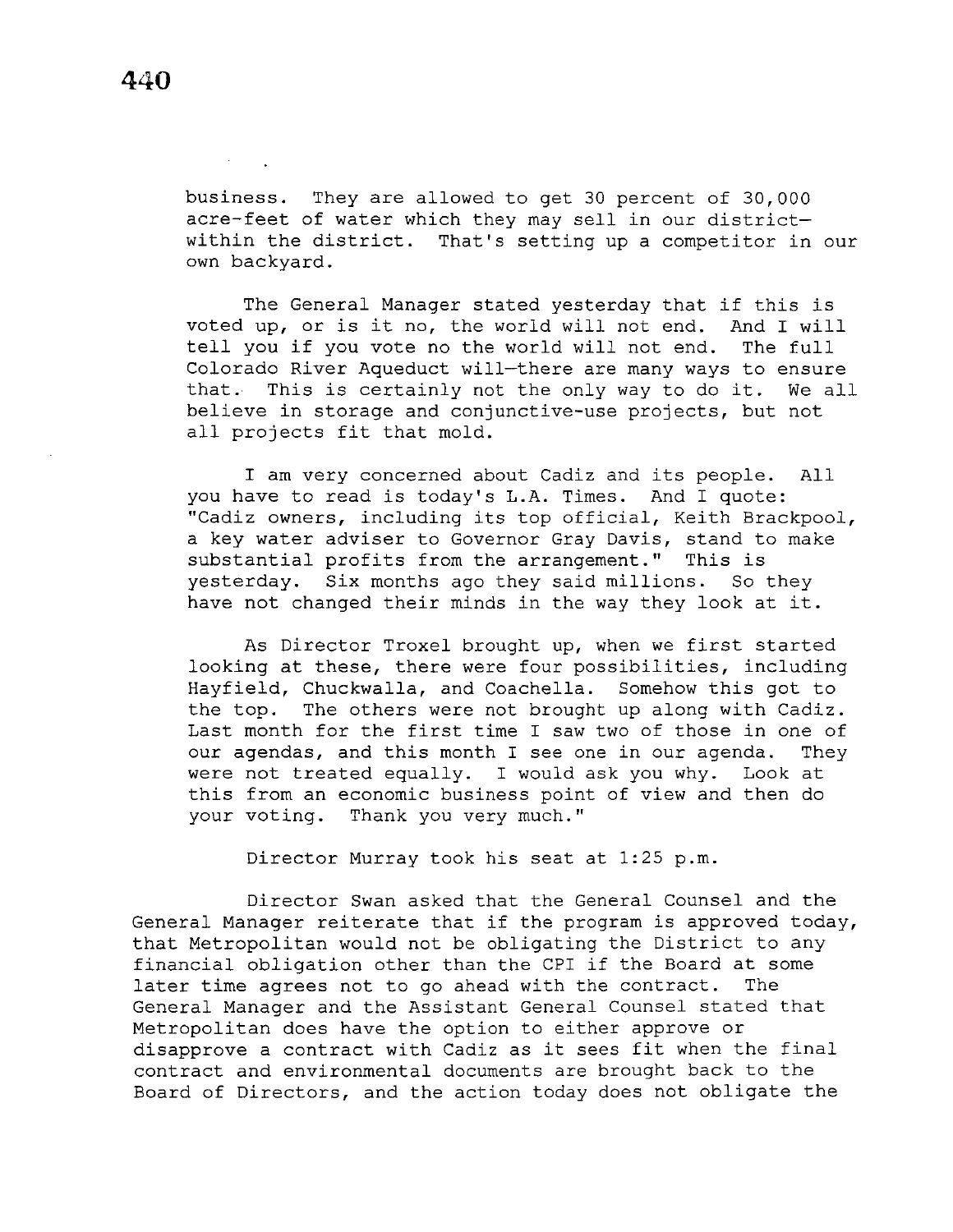District to enter into contract or incur any financial obligation other than it starts the clock on CPI if the District ultimately does enter the contract.

Following further discussion, Director Murray moved, seconded by Director Luddy, that the Board authorize the General Counsel to prepare the form of a final contract consistent with the economic terms contained in Attachment 2 to the General Manager's letter signed March 26, 2001.

> The Chair called for a vote on the motion. The following is a record of the vote on the motion:

Ayes: Calleguas Municipal Water District (Dir. Grandsen, 4,231 votes), Central Basin Municipal Water District (Dirs. Morse and Pace, 6,438 votes), Compton (Dir. Murph, 183 votes), Eastern Municipal Water District (Dir. Ashley, 2,092 votes), Glendale (Dir. Rez, 1,262 votes), Las Virgenes Municipal Water District (Dir. Peterson, 1,027 votes), Long Beach, (Dir. Hansen, 1,921 votes), Los Angeles (Ayes: Dirs. Castro, Luddy, and Wein. Absent: Dir. Herman. 21,272 votes), Municipal Water District of Orange County (Dirs. Bannister, Foley, and Owen, 13,624.5 votes), Pasadena (Dir. Brick, 1,036 votes), San Fernando (Dir. Mejia, 82 votes), Santa Ana (Dir. Coughran, 1,197 votes), Santa Monica (Dir. Abdo, 1,223 votes), Torrance (Dir. Wright, 1,319 votes), Upper San Gabriel Valley Municipal Water District (Dir. Fellow, 4,033 votes), West Basin Municipal Water District (Dirs. Little and Murray, 7,516 votes). Total 68,456.5 votes.

Noes: Anaheim (Dir. Stanton, 1,952 votes), Beverly Hills (Dir. Harris, 1,036 votes), Burbank (Dir. Battey, 1,013 votes), Foothill Municipal Water District (Dir. Edwards, 681 votes), Fullerton (Dir. Blake, 766 votes), Inland Empire Utilities Agency (Dir. Troxel, 3,728 votes), Municipal Water District of Orange County (Dir. Swan, 4,541.5 votes), San Diego County Water Authority (Noes: Dirs. Krauel, Lewis, and Parker. Absent: Dir. Watton. 18,009 votes), Western Municipal Water District of Riverside County (Dir. Mylne, 3,271 votes). Total 34,997.5 votes.

Abstains: None.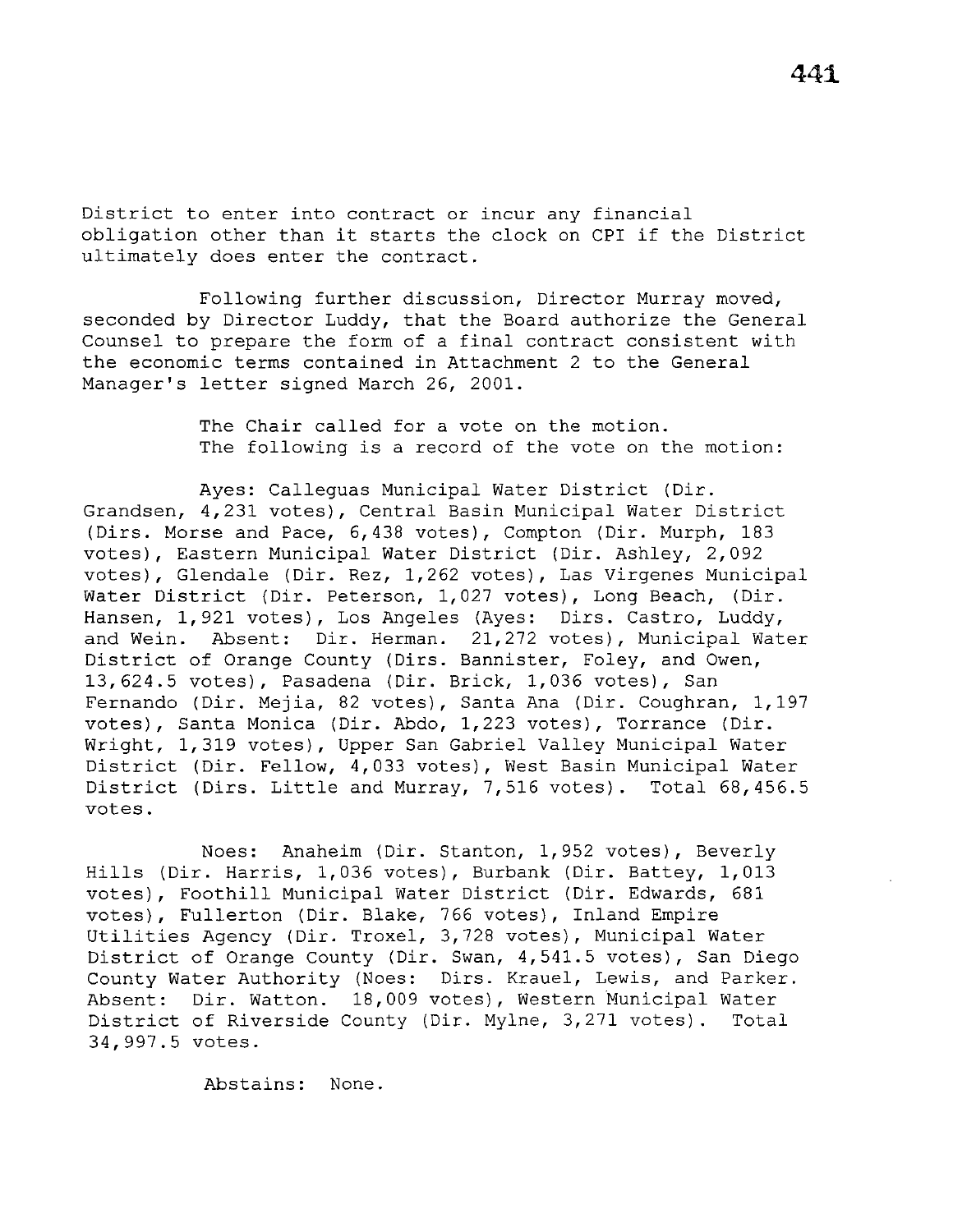Absent: San Marino (Dir. Morris, 235 votes), Three Valleys Municipal Water District (Dir. Barbosa, 2,855 votes). Total 3,090 votes.

The Chair stated the motion was approved by a vote of 68,456.5 ayes, 34,997.5 noes, and 3,090 absent.

**44432** The following communications were submitted to the Board for information:

- a. Status report for the Diamond Valley Lake Project for the month ending February 2001, signed by the General Manager on March 26, 2001.
- b. Status report for the Inland Feeder Project for the month ending February 2001, signed by the General Manager on March 26, 2001.
- c. Letter of the General Manager signed on March 27, 2001, submitting the semiannual report on diversity.
- d. Letter of the General Manager signed on March 26, 2001, on Implementing Metropolitan's Brackish and Seawater Desalination Policy Principles.
- e. Letter of the General Manager signed on March 26, 2001, reporting on Improvements to Metropolitan's Ultra-Low-Flush Toilet Retrofit Water Conservation Program.
- f. Revised letter of the General Manager signed on April 6, 2001, reporting on 2000-2001 Innovative Conservation Program Applicant Recommendations.

**44433** Chairman Pace reported at the Museum Feasibility Committee meeting, the committee heard a presentation from the consultant on the draft foundation articles and bylaws. The committee discussed potential names for the foundation. Once the foundation name is determined, the administrative and procedural issues can be addressed. At the next meeting staff will present a final package on the foundation to include the bylaws and articles, environmental documentation, museum leases, and a selection of names. Also discussed were a draft lease and terms for the Valley-Wide group. The committee will be